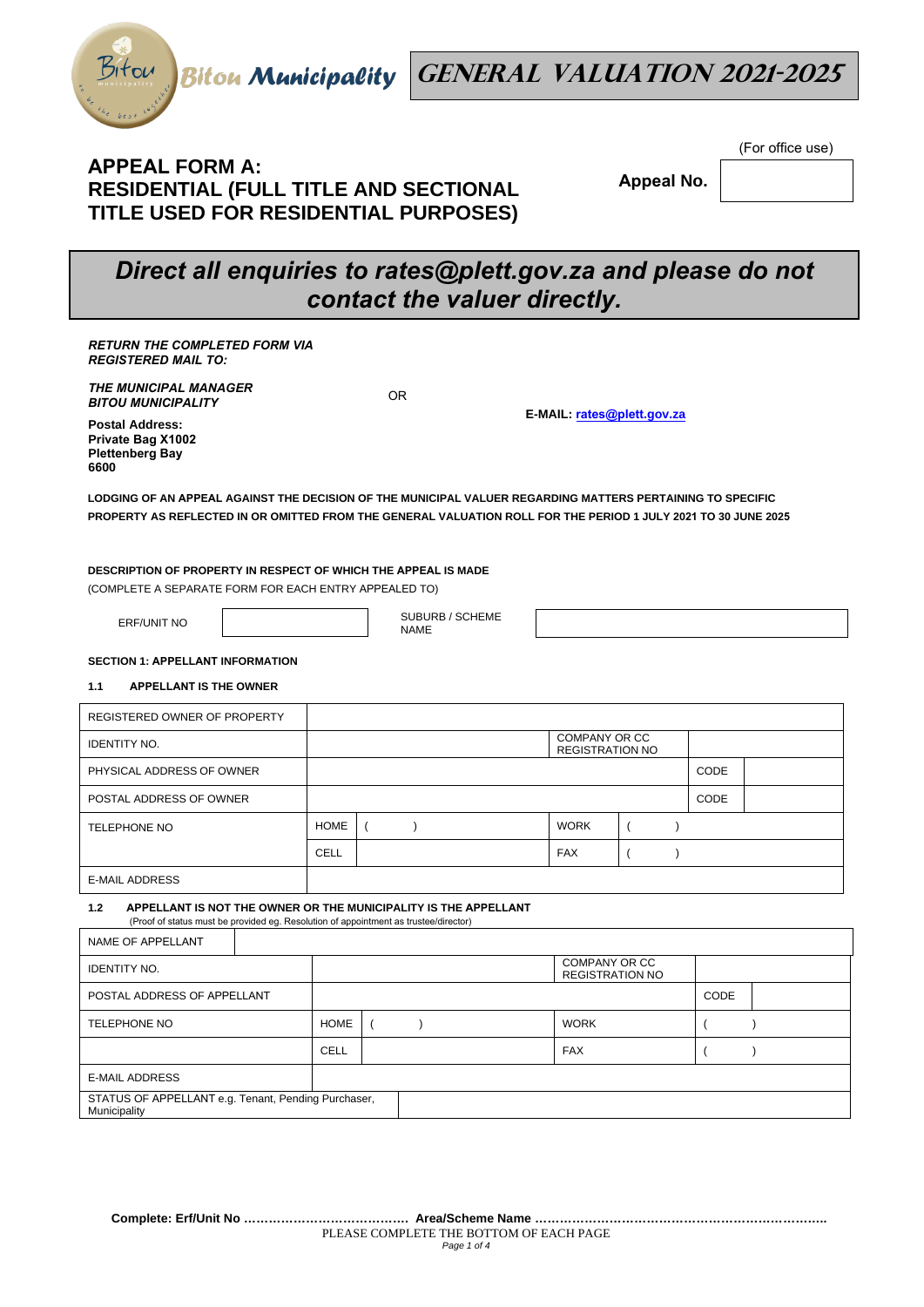#### **1.3 AUTHORISED REPRESENTATIVE OF THE APPELLANT**

 $\mathsf{T}$ 

| NAME OF REPRESENTATIVE                                                                                     |  |                                                |  |                |                           |             |                 |      |  |
|------------------------------------------------------------------------------------------------------------|--|------------------------------------------------|--|----------------|---------------------------|-------------|-----------------|------|--|
| <b>IDENTITY NO.</b>                                                                                        |  | <b>COMPANY OR CC</b><br><b>REGISTRATION NO</b> |  |                |                           |             |                 |      |  |
| POSTAL ADDRESS OF REPRESENTATIVE                                                                           |  |                                                |  |                |                           |             |                 | CODE |  |
| <b>TELEPHONE NO</b>                                                                                        |  | <b>HOME</b>                                    |  |                |                           | <b>WORK</b> |                 |      |  |
|                                                                                                            |  | <b>CELL</b>                                    |  |                |                           | <b>FAX</b>  |                 |      |  |
| <b>E-MAIL ADDRESS</b>                                                                                      |  |                                                |  |                |                           |             |                 |      |  |
| IF A REPRESENTATIVE IS APPOINTED, PROOF OF AUTHORISATION MUST BE ATTACHED                                  |  |                                                |  |                |                           |             |                 |      |  |
| <b>SECTION 2: PROPERTY DETAILS</b><br>(FOR SECTIONAL TITLES SEE SECTION 4)                                 |  |                                                |  |                |                           |             |                 |      |  |
| PHYSICAL ADDRESS                                                                                           |  |                                                |  |                |                           |             |                 | CODE |  |
| <b>EXTENT OF PROPERTY</b>                                                                                  |  |                                                |  | M <sup>2</sup> |                           |             |                 |      |  |
| MUNICIPAL ACCOUNT<br>NO.                                                                                   |  |                                                |  |                |                           |             | (If available)  |      |  |
| NAME OF BOND HOLDER                                                                                        |  |                                                |  |                | REGISTERED AMOUNT OF BOND |             |                 |      |  |
|                                                                                                            |  |                                                |  |                |                           |             | (If applicable) |      |  |
| PROVIDE FULL DETAILS OF ALL SERVITUDES, ROADS PROCLAMATIONS OR OTHER ENDORSEMENTS AGAINST THE PROPERTY (IF |  |                                                |  |                |                           |             |                 |      |  |

APPLICABLE)

 $\overline{1}$ 

| SERVITUDE NO     | AFFECTED AREA | M |
|------------------|---------------|---|
| IN FAVOUR OF     |               |   |
| FOR WHAT PURPOSE |               |   |
|                  |               |   |

| WAS COMPENSATION PAID     | YES | <b>NO</b> |               |  |
|---------------------------|-----|-----------|---------------|--|
| L IF YES: DATE OF PAYMENT |     |           | <b>AMOUNT</b> |  |

#### **SECTION 3: DESCRIPTION OF RESIDENTIAL DWELLING (FOR SECTIONAL TITLES SEE SECTION 4) (INDICATE NUMBER OR STATE YES/NO IN APPROPRIATE BOX)**

## **MAIN DWELLING**

| NO.OF BEDROOMS  | NO. OF BATHROOMS         |  | <b>KITCHEN</b> | LOUNGE          |  |
|-----------------|--------------------------|--|----------------|-----------------|--|
| DINNING ROOM    | LOUNGE WITH DINNING ROOM |  | <b>STUDY</b>   | <b>PLAYROOM</b> |  |
| TELEVISION ROOM | LAUNDRY                  |  |                |                 |  |
| <b>OTHER</b>    |                          |  |                |                 |  |
| <b>OTHER</b>    |                          |  | <b>OTHER</b>   |                 |  |

## **OUTBUILDINGS**

| <b>NO.OF GARAGES</b>     |  |
|--------------------------|--|
| <b>GRANNY FLAT/ROOMS</b> |  |
| <b>OTHER</b>             |  |

| SIZE OF MAIN DWELLING      | $M^2$ |
|----------------------------|-------|
| SIZE OF OUT BUILDING       | $M^2$ |
| SIZE OF OTHER BUILDINGS    | $M^2$ |
| <b>TOTAL BUILDING SIZE</b> | $M^2$ |

٦

## **OTHER BUILDINGS (ATTACH ANNEXURE)**

| SWIMMING POOL    | <b>TENNIS</b><br><b>COURT</b> |      |         |             |
|------------------|-------------------------------|------|---------|-------------|
| <b>BORE HOLE</b> | <b>GARDEN</b>                 | GOOD | AVERAGE | <b>POOR</b> |
|                  |                               |      |         |             |
| <b>OTHER</b>     | <b>OTHER</b>                  |      |         |             |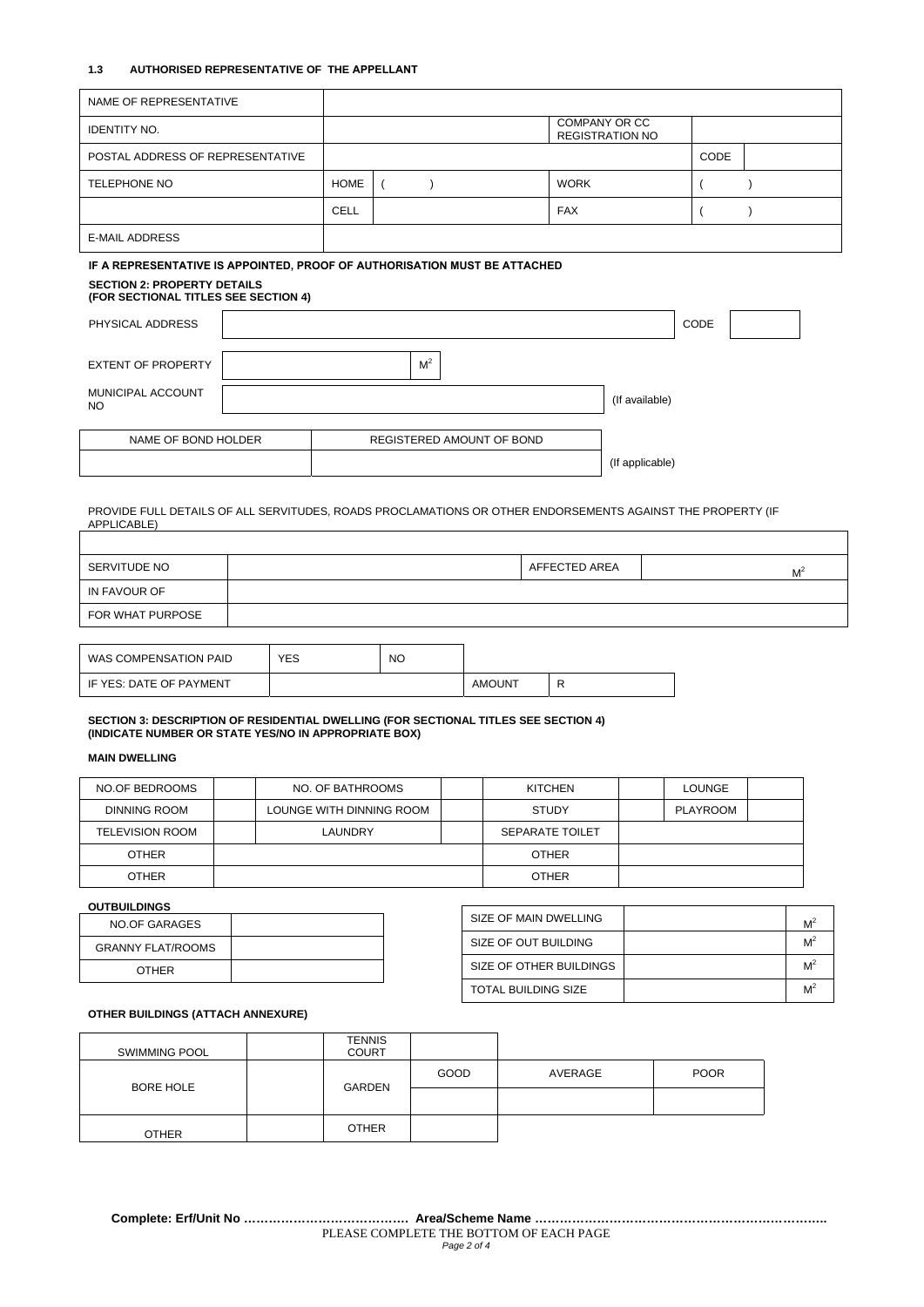| <b>FENCING</b>                                                                                          |   |                | <b>FRONT</b> |             | <b>BACK</b>                       |  | SIDE <sub>1</sub>                                         |         | SIDE <sub>2</sub> |            |                |           |                |
|---------------------------------------------------------------------------------------------------------|---|----------------|--------------|-------------|-----------------------------------|--|-----------------------------------------------------------|---------|-------------------|------------|----------------|-----------|----------------|
| <b>TYPE</b>                                                                                             |   |                |              |             |                                   |  |                                                           |         |                   |            |                |           |                |
| <b>HEIGHT</b>                                                                                           |   |                |              |             |                                   |  |                                                           |         |                   |            |                |           |                |
|                                                                                                         |   |                |              |             |                                   |  |                                                           |         |                   |            |                |           |                |
| DRIVE WAY (E.G. Bricks, pavers)                                                                         |   |                |              |             |                                   |  | IS YOUR PROPERTY SITUATED IN<br>A BOOMED AREA OR SECURITY |         |                   | <b>YES</b> |                | <b>NO</b> |                |
| OTHER FEATURES                                                                                          |   |                |              |             |                                   |  |                                                           |         |                   |            |                |           |                |
| <b>GENERAL CONDITION OF PROPERTY (TICK APPROPRIATE BOX)</b>                                             |   |                |              |             |                                   |  |                                                           |         |                   |            |                |           |                |
| GOOD                                                                                                    |   | <b>AVERAGE</b> |              | <b>POOR</b> |                                   |  |                                                           |         |                   |            |                |           |                |
| <b>SECTION 4: SECTIONAL TITLES UNITS</b>                                                                |   |                |              |             |                                   |  |                                                           |         |                   |            |                |           |                |
| <b>SCHEME NO</b>                                                                                        |   | NAME OF SCHEME |              |             |                                   |  | FLAT NO/<br>DOOR NO                                       |         | <b>UNIT SIZE</b>  |            | M <sup>2</sup> |           |                |
| NAME OF MANAGING AGENT                                                                                  |   |                |              |             |                                   |  |                                                           | TEL NO. | $\overline{ }$    |            |                |           |                |
| INDICATE NUMBER OR STATE YES/NO IN APPROPRIATE BOX                                                      |   |                |              |             |                                   |  |                                                           |         |                   |            |                |           |                |
| <b>NO.OF BEDROOMS</b>                                                                                   |   |                |              |             | NO. OF BATHROOMS                  |  | <b>KITCHEN</b>                                            |         | <b>LOUNGE</b>     |            |                |           |                |
| <b>DINNING ROOM</b>                                                                                     |   |                |              |             | LOUNGE WITH DINING<br><b>ROOM</b> |  | <b>STUDY</b>                                              |         | <b>PLAYROOM</b>   |            |                |           |                |
| <b>TELEVISION ROOM</b>                                                                                  |   |                |              |             | LAUNDRY                           |  | <b>SEPARATE</b><br><b>TOILET</b>                          |         |                   |            |                |           |                |
| <b>OTHER</b>                                                                                            |   |                |              |             |                                   |  | <b>OTHER</b>                                              |         |                   |            |                |           |                |
| <b>OTHER</b>                                                                                            |   |                |              |             |                                   |  | <b>OTHER</b>                                              |         |                   |            |                |           |                |
| <b>MONTHLY LEVY</b>                                                                                     | R |                |              |             |                                   |  | DETAILS OF EXCLUSIVE USE AREAS                            |         |                   |            |                |           |                |
| COMMON PROPERTY CONSISTS OF:                                                                            |   |                |              |             |                                   |  | <b>GARAGE</b>                                             |         |                   |            |                |           | M <sup>2</sup> |
| <b>SWIMMING POOL</b>                                                                                    |   |                |              |             |                                   |  | <b>CARPORT</b>                                            |         |                   |            |                |           | M <sup>2</sup> |
| <b>TENNIS COURT</b>                                                                                     |   |                |              |             |                                   |  | <b>OPEN PARKING</b>                                       |         |                   |            |                |           |                |
| <b>OTHER</b>                                                                                            |   |                |              |             |                                   |  |                                                           |         |                   |            |                |           | M <sup>2</sup> |
| <b>OTHER</b>                                                                                            |   |                |              |             |                                   |  | <b>STORE ROOM</b>                                         |         |                   |            |                |           | M <sup>2</sup> |
| <b>OTHER</b>                                                                                            |   |                |              |             |                                   |  | <b>GARDEN</b>                                             |         |                   |            |                |           | M <sup>2</sup> |
| <b>SECTION 5: MARKET INFORMATION</b>                                                                    |   |                |              |             |                                   |  | <b>OTHER</b>                                              |         |                   |            |                |           | M <sup>2</sup> |
| IF YOUR PROPERTY IS CURRENTLY ON THE MARKET<br>IF YOUR PROPERTY HAS BEEN ON THE MARKET THE LAST 3 YEARS |   |                |              |             |                                   |  |                                                           |         |                   |            |                |           |                |

| IF YOUR PROPERTY IS CURRENTLY ON THE MARKET |  |  | IF YOUR PROPERTY HAS BEEN ON THE MARKET THE LAST 3 YEARS |   |
|---------------------------------------------|--|--|----------------------------------------------------------|---|
| WHAT IS THE ASKING PRICE?                   |  |  | WHAT WAS THE ASKING PRICE?                               | R |
| OFFER RECEIVED                              |  |  | OFFER RECEIVED                                           | R |
| NAME OF AGENT                               |  |  | <b>TEL NO</b>                                            |   |

SALE TRANSACTIONS (OF OTHER PROPERTIES IN THE VICINITY) USED BY THE APPELLANT IN DETERMINING THE MARKET VALUE OF PROPERTY APPEALED TO

| ERF/UNIT NO | SUBURB/SCHEME NAME | DATE OF SALE | <b>SELLING PRICE</b> |
|-------------|--------------------|--------------|----------------------|
|             |                    |              |                      |
|             |                    |              |                      |
|             |                    |              |                      |
|             |                    |              |                      |

## **SECTION 6: APPEAL DETAILS**

|                                       | PARTICULARS AS REFLECTED IN THE<br><b>VALUATION ROLL</b> | CHANGES REQUESTED BY APPELLANT |
|---------------------------------------|----------------------------------------------------------|--------------------------------|
| DESCRIPTION OF THE PROPERTY/ UNIT NO. |                                                          |                                |
| CATEGORY                              |                                                          |                                |
| PHYSICAL ADDRESS/DOOR NO./FLAT NO.    |                                                          |                                |
| <b>EXTENT</b>                         |                                                          |                                |
| <b>MARKET VALUE</b>                   |                                                          |                                |
| NAME OF OWNER                         |                                                          |                                |